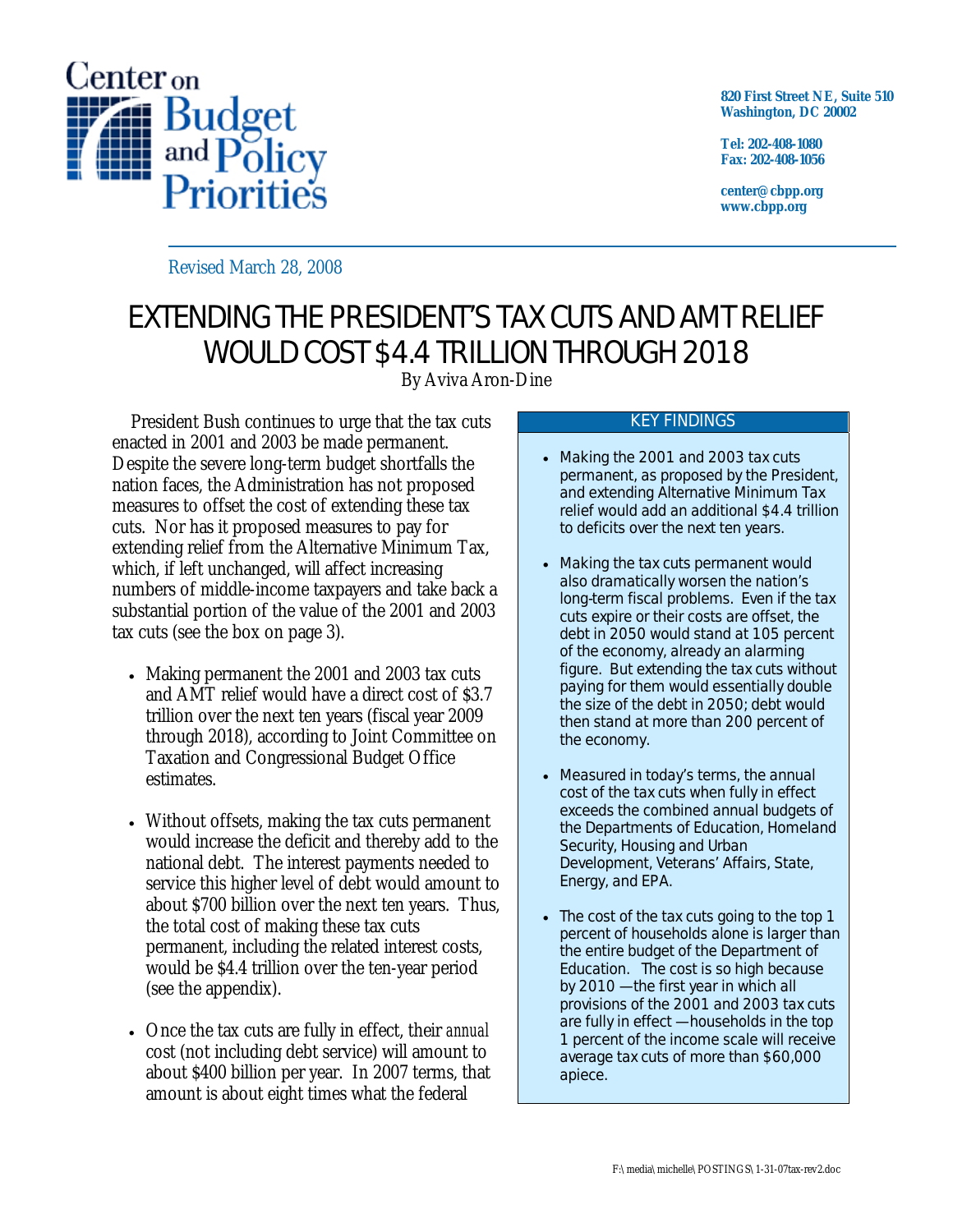government spent last year on K-12 and vocational education and about ten times what it spent on hospital and medical care for veterans.

- In today's terms, that amount also exceeds the *combined* 2007 budgets of the Departments of Education, Homeland Security, Housing and Urban Development, Veterans' Affairs, State, Energy, and the Environmental Protection Agency (see Figure 1)*.*
- When the tax cuts are fully in effect, the cost of tax cuts for just the highest-income 1 percent of households (those with



incomes above \$450,000 per year) will be larger, in today's terms, than the entire budget of the Department of Education. This cost is so high because by 2010, the first year in which all provisions of the 2001 and 2003 tax cuts will be fully in effect, households in the top 1 percent of the income spectrum will receive tax cuts averaging more than \$60,000 apiece. (Households with annual incomes above \$1 million will receive tax cuts averaging more than \$150,000.

The costs of extending the tax cuts would be piled on top of the cost of already enacted tax cuts:

- Through fiscal year 2007, tax legislation enacted since 2001 has had a direct cost of \$1.3 trillion, according to Joint Committee on Taxation and CBO estimates. Another \$900 billion in direct costs will be incurred by 2018, even if the tax cuts expire as scheduled (and excluding the cost of the recently enacted stimulus legislation).
- Because these tax cuts were not paid for, they are also generating substantial increases in the national debt. The additional debt now being built up will persist even if the tax cuts are allowed to expire on schedule. As a consequence, the interest payments that must be made each year on the added debt will continue indefinitely, even if the tax cuts are not extended.
- With these interest costs included, the cost of the already enacted tax cuts will be \$3.9 trillion through 2018. As noted, the cost of extending the 2001 and 2003 tax cuts and providing AMT relief will total \$4.4 trillion through 2018. Thus, the total cost will come to about \$8.4 trillion for the period from 2001-2018; some \$6.6 trillion of this cost will occur over the coming decade, 2009-2018. (See the appendix for a detailed table.)

## The Tax Cuts' Impact on the Medium- and Long-Term Fiscal Outlook

In fiscal year 2007, the cost of tax legislation enacted since 2001, including interest costs, amounted to \$300 billion. The fiscal year 2007 budget deficit totaled \$162 billion. Thus, while the President now seeks to balance the budget in 2012, the budget *would have been balanced already* had tax legislation passed since 2001 not been enacted or been fully paid for.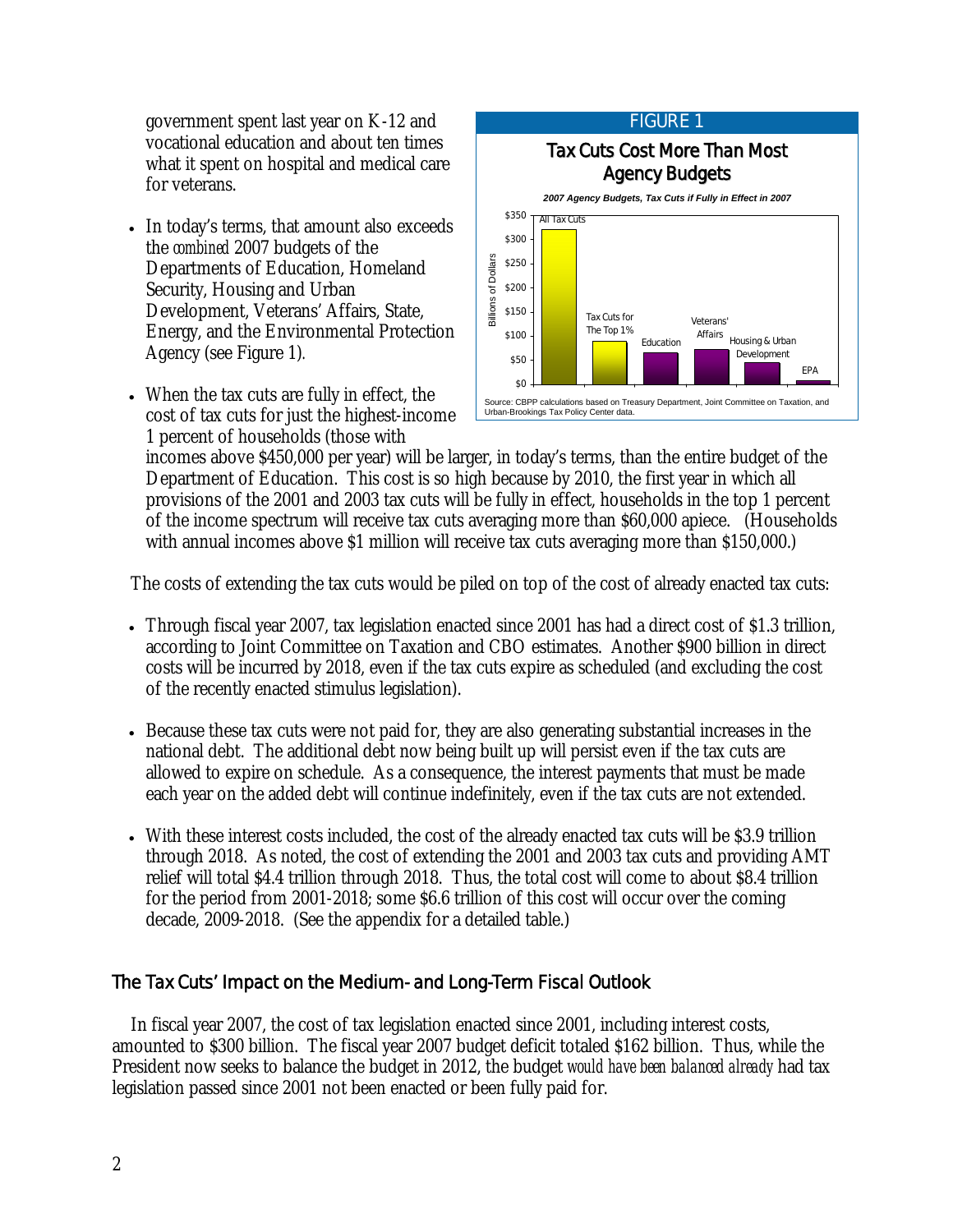#### Why We Include the Cost of AMT Relief in Our Estimates

The President's fiscal year 2009 budget calls for extending relief from the Alternative Minimum Tax for only one year, 2008.\* Including the cost of a permanent AMT fix, however, gives a much better estimate of the true cost of the President's proposed tax policies. If AMT relief is not extended, a substantial share of the value of the 2001 and 2003 tax cuts — which the President wants to make permanent — will be taken back by the AMT.

This would occur because taxpayers owe the Alternative Minimum Tax whenever their tax liability, as calculated under the AMT, is higher than their tax liability under the regular income tax. The 2001 and 2003 tax cuts sharply reduced households' tax liability under the regular income tax, without changing the structure of the AMT. As a result, with the tax cuts in place, AMT liability exceeds regular income tax liability for millions of additional households. These households then owe tax based on their AMT and not their regular income-tax liability, and hence do not benefit in full from the tax cuts.

According to the Urban Institute-Brookings Institution Tax Policy Center, the AMT will take back *almost a third* of the President's tax cuts by 2012. When the President urges that his tax cuts be made permanent, he presumably does not mean only the two thirds of the tax cuts that would remain if the AMT were left unchanged.

Indeed, much of the cost of AMT relief reflects the cost of providing taxpayers with the full value of the President's tax cuts (see Figure 2). The cost of providing AMT relief from 2001 through 2018, assuming that the tax cuts are extended, will be almost *three times* what it would have cost to provide relief from the growth in the AMT that would have occurred in the absence of the tax cuts.\*

In this analysis, we provide estimates of the full cost of extending the 2001 and 2003 tax cuts and AMT relief through 2018. This is what it would cost the nation to extend the President's tax cuts and provide the AMT relief required to ensure those tax cuts would not be cancelled out in significant part by the AMT. Of the \$4.4 trillion cost (including interest), about \$500 billion reflects the cost of addressing the AMT problem that existed prior to 2001 (that is, the AMT problem that would still have existed had the 2001 and 2003 tax cuts not been enacted). The remaining \$3.9 trillion reflects the cost of the President's tax policies.



\_\_\_\_\_\_\_\_\_\_\_\_\_\_\_\_\_\_\_\_\_ \* Estimates of the cost of addressing the pre-2001 AMT problem are based on Tax Policy Center estimates of the cost of indexing the 2000 AMT exemption level for inflation (and allowing personal non-refundable credits under the AMT), as of 2000. Estimates of the cost of continuing AMT relief through 2018 are from CBO, and estimates of the cost of AMT relief already enacted are from the Joint Committee on Taxation.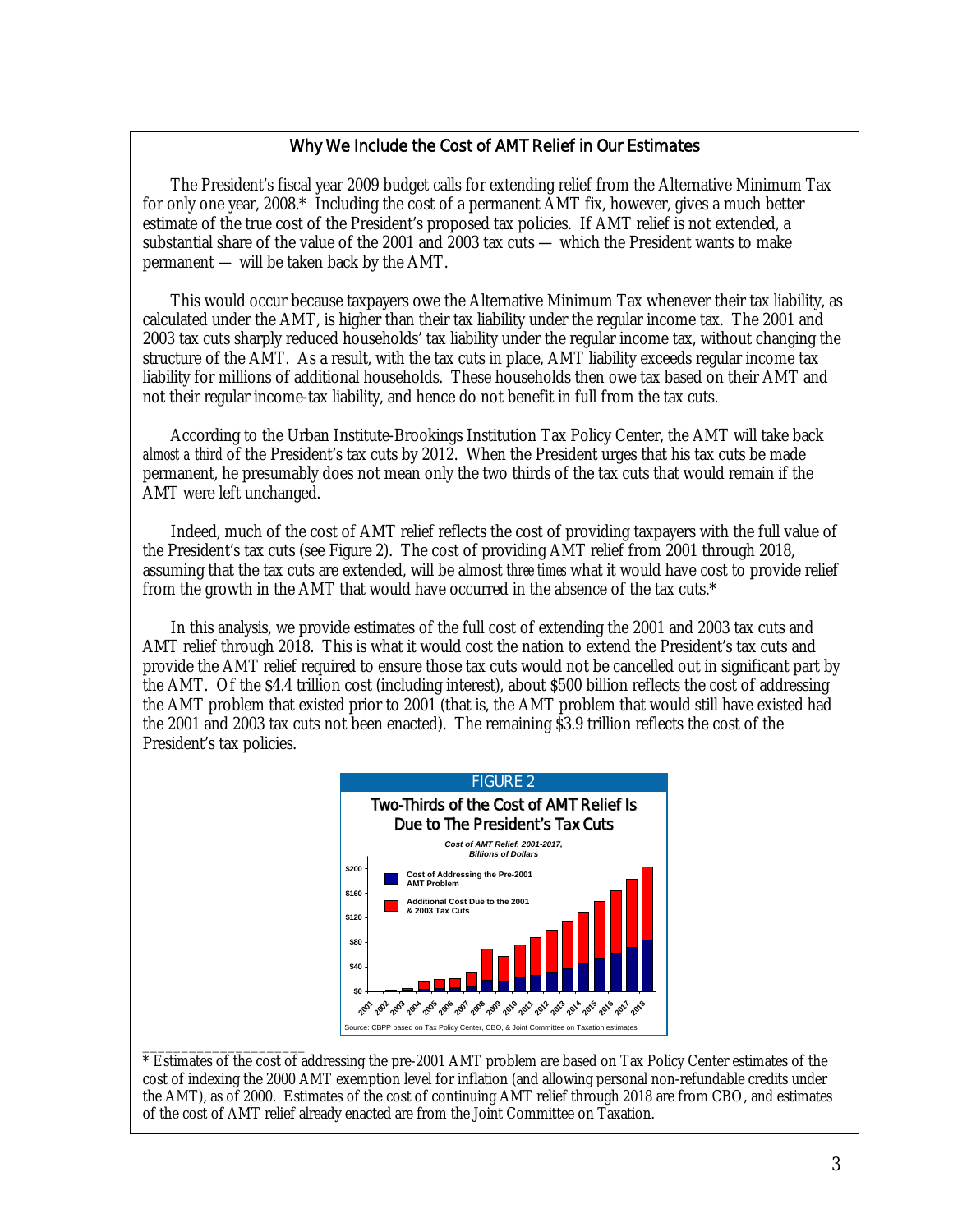### **Extending the Tax Cuts Would Significantly Worsen the Long-Term Fiscal Outlook**

CBPP projections (which are based on Congressional Budget Office data) show the outlook for the federal budget under current policies is bleak, even if the tax cuts expire or are fully offset.<sup>1</sup> Under those circumstances, the national debt would reach 105 percent of GDP by 2050.

But extending the tax cuts enacted since 2001 without paying for them would sharply worsen this already very troubling long-term fiscal outlook. The tax cuts reduce revenues by about 2 percent of

GDP each year. In addition, each year of extending the tax cuts without paying for them would add to the national debt and therefore to interest payments. As a result of the compounding effects over time, extending the tax cuts without paying for them would essentially *double* the size of the debt in 2050 (see Figure 2). $2$ 

Thus, the tax policy decisions that Congress will make over the next few years will have a profound impact on the nation's fiscal future. While putting the nation on a sustainable fiscal path will be very difficult in any case, it will be far more difficult if the tax cuts are made permanent without offsets.



## The Tax Cuts' Impact on the Economy

The President and members of the Administration routinely argue that the tax cuts should be made permanent for the sake of the economy. This argument does not withstand scrutiny.

 $\overline{a}$ <sup>1</sup> For further discussion and an explanation of our projections, see Richard Kogan, Matt Fiedler, Aviva Aron-Dine, and James Horney, "The Long-Term Fiscal Outlook Is Bleak: Restoring Fiscal Sustainability Will Require Major Changes to Programs, Revenues, and the Nation's Health System," Center on Budget and Policy Priorities, January 29, 2007. These projections are based in part on projections issued by the Congressional Budget Office in December 2005. Incorporating data from CBO's more recent long-term projections would not change any of the general conclusions discussed above.

<sup>&</sup>lt;sup>2</sup> Our long-run projections assume that, even if the tax cuts are allowed to expire, AMT relief equivalent to that needed to address the pre-2001 AMT problem still would be provided. That is, in measuring the tax cuts' impact on the longterm problem, we include only the added cost of AMT relief attributable to the 2001 and 2003 tax cuts (see box on page 3). In addition, in our projection of the effects of extending the tax cuts without offsets, we assume that Congress extends both the 2001 and 2003 tax cuts and accompanying AMT relief and also the so-called "tax extenders" discussed in the box on page 5. Even if the costs of the "extenders" were excluded, extending the 2001 and 2003 tax cuts and the additional AMT relief necessitated by those tax cuts still would virtually double the size of the debt in 2050, relative to what it otherwise would be.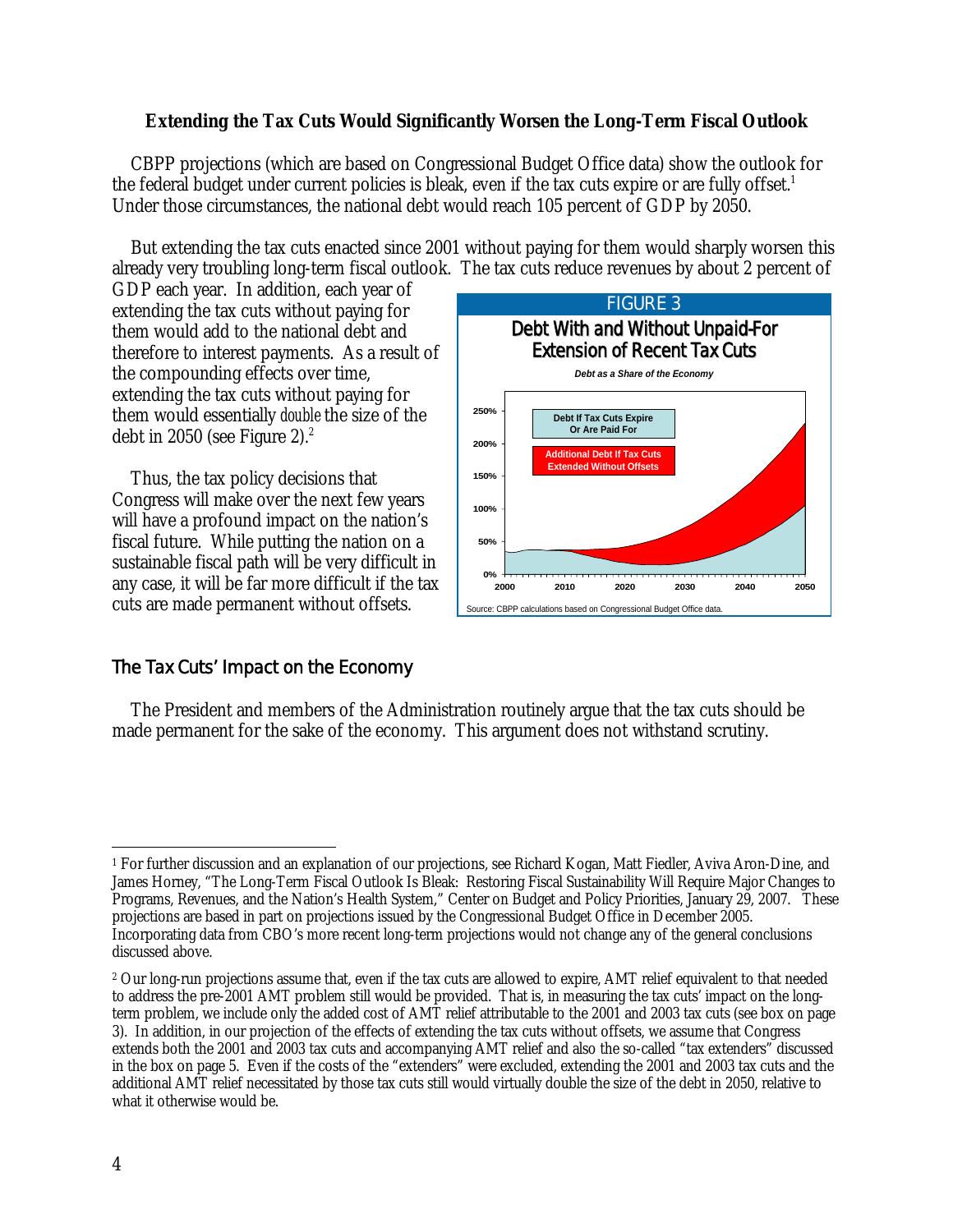#### Extending Other Expiring Tax Provisions Would Add to Costs

The 2001 and 2003 tax cuts and AMT relief are by far the largest tax provisions set to expire before 2018, but about 80 smaller provisions are set to expire as well. Many of these provisions are commonly referred to as tax "extenders," because they are routinely extended by Congress each time they are slated to expire. The provisions include the research and experimentation tax credit, the state and local sales tax deduction, and numerous others. Some of these provisions existed before 2001, but the large majority of them have been added since.

According to the Congressional Budget Office and the Joint Committee on Taxation, making all of these provisions permanent would cost about \$400 billion between 2009 and 2018, or about \$500 billion if interest costs are included. Thus, the cost of extending all expiring tax provisions, including the 2001 and 2003 tax cuts, AMT relief, and the "extenders" would total \$4.1 trillion over the 2009 to 2018 period, or \$4.9 trillion including interest.

*Every* recession in modern U.S. history has been followed by an economic expansion, regardless of whether taxes were cut, increased (as in the early 1990s), or left unchanged. The recent tax cuts were no more responsible for the fact that the economy recovered from the recession that occurred in 2001 than the tax *increases* of 1990 and 1993 were responsible for the fact that the economy recovered from the downturn of the early 1990s, instead of remaining permanently stagnant.

Moreover, compared with other post-World War II recoveries, the recovery that began in 2001 is well below average. If tax cuts are crucial to economic growth, then that recovery should stand out brightly in comparison to previous recoveries. It should certainly outshine the comparable years of the 1990s recovery, during which taxes were increased. Instead, with respect to overall economic growth, as well as growth in consumption, investment, wages and salaries, and employment, the expansion that began in 2001 is either the weakest or among the weakest since World War II. Investment, wage and salary, and employment growth also have been significantly weaker than during the 1990s. (These comparisons held true even *before* the slowdown of the past few quarters began. $3$ )

Further, as discussed above, making the tax cuts permanent without paying for them would dramatically increase deficits and debt in future decades. A number of studies by highly respected institutions and economists have found that, if major tax cuts are deficit-financed, the negative effects of higher long-term deficits are likely to cancel out or outweigh any positive economic effects that might otherwise have resulted from the tax cuts.<sup>4</sup> All else being equal, large deficits lower

 $\overline{a}$ 

<sup>3</sup> For further discussion, see Aviva Aron-Dine, Chad Stone, and Richard Kogan, "How Robust Is the Current Economic Expansion?" Center on Budget and Policy Priorities, revised January 14, 2008, http://www.cbpp.org/8-9-05bud.htm. For discussion of the claim that extending the tax cuts would provide economic stimulus and help the economy recover from its current slow-down, see Aviva Aron-Dine, "Another Misdiagnosis: Marginal Rate Reductions and Extensions of Tax Cuts Expiring in 2010 Not the Right Medicine for the Economy's Short-Term Ills," Center on Budget and Policy Priorities, January 15, 2008, http://www.cbpp.org/1-15-08tax.htm.

<sup>4</sup> See, for example, Alan J. Auerbach, "The Bush Tax Cut and National Saving," National Tax Journal, Volume LV, No. 3, September 2003; and Douglas W. Elmendorf and David L. Reifschneider, "Short-Run Effects of Fiscal Policy with Forward-Looking Financial Markets," prepared for the National Tax Association's 2002 Spring Symposium; Congressional Budget Office, "Analyzing the Economic and Budgetary Effects of a 10 Percent Cut in Income Tax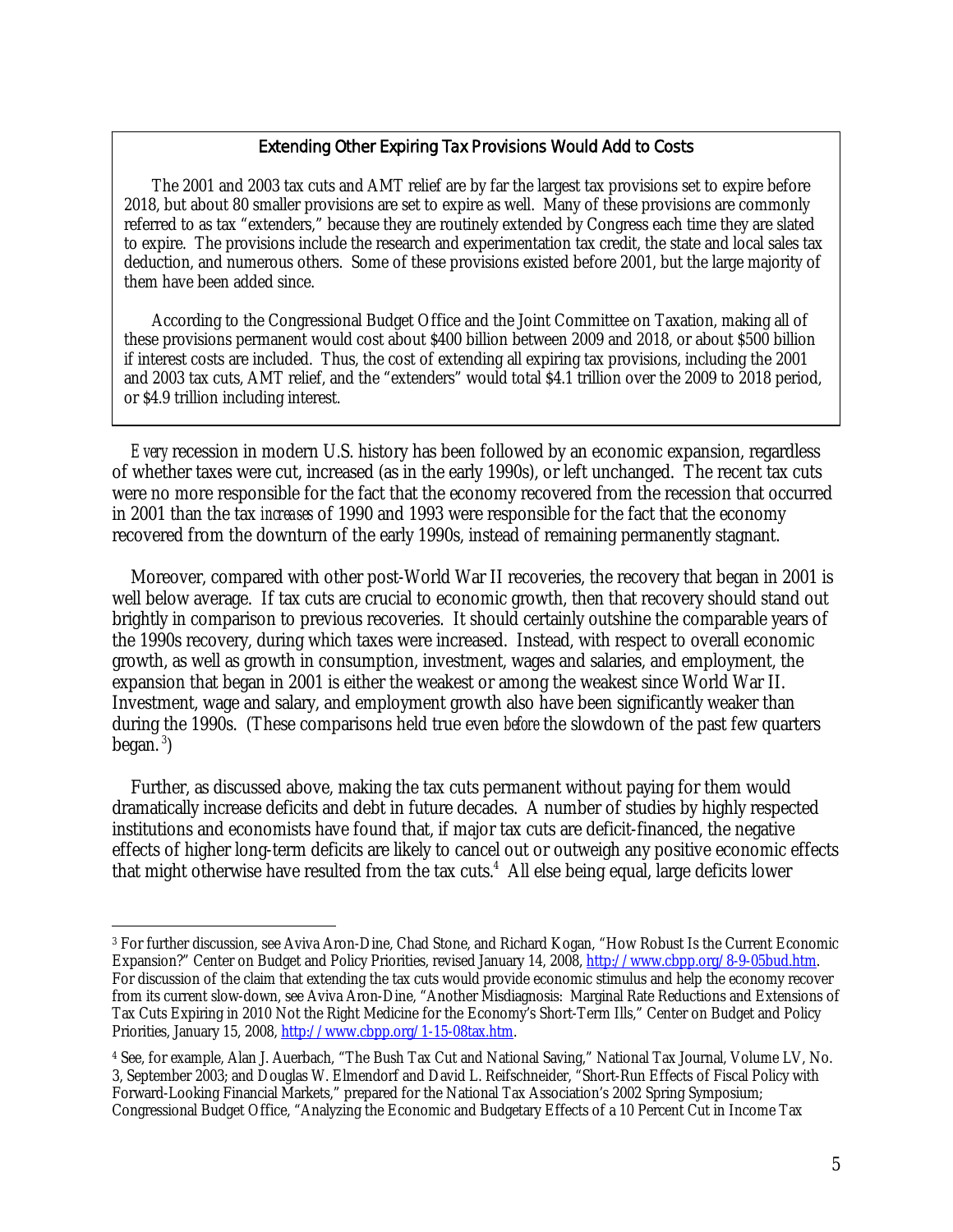national savings and thereby lower future national income. For instance, a comprehensive study of the 2001 and 2003 tax cuts by Brookings Institution economist William Gale and then-Brookings Institution economist (now CBO director) Peter Orszag found that making the tax cuts permanent without offsetting their cost would be "likely to reduce, not increase, national income in the long term."<sup>5</sup> The bottom line is that large deficit-financed tax cuts are as, or more, likely to reduce investment and economic growth as to increase them.

In an analysis of the long-run budget situation, the Congressional Budget Office commented that the economic benefits associated with maintaining lower marginal tax rates "are small compared with the economic benefits of moving the budget onto a sustainable track."<sup>6</sup> By doubling the size of the fiscal problem through 2050, extending the tax cuts without paying for them would make this far more difficult to do. It would be imprudent not only in light of the effects on the federal budget but also in light of the likely effect on the U.S. economy.

Rates," December 2005; and Joint Committee on Taxation, "Macroeconomic Analysis of Various Proposals to Provide \$500 Billion in Tax Relief," JCX-4-05, March 1, 2005.

<sup>5</sup> Williams Gale and Peter Orszag, "Bush Administration Tax Policy: Effects on Long-Term Growth," Tax Notes, October 18, 2004. See also Gale and Orszag, "Deficits, Interest Rates, and the User Cost of Capital: A Reconsideration of the Effects of Tax Policy on Investment," Urban Institute-Brookings Institution Tax Policy Center, August 19, 2005.

<sup>6</sup> Congressional Budget Office, "The Long-Term Budget Outlook," December 2005.